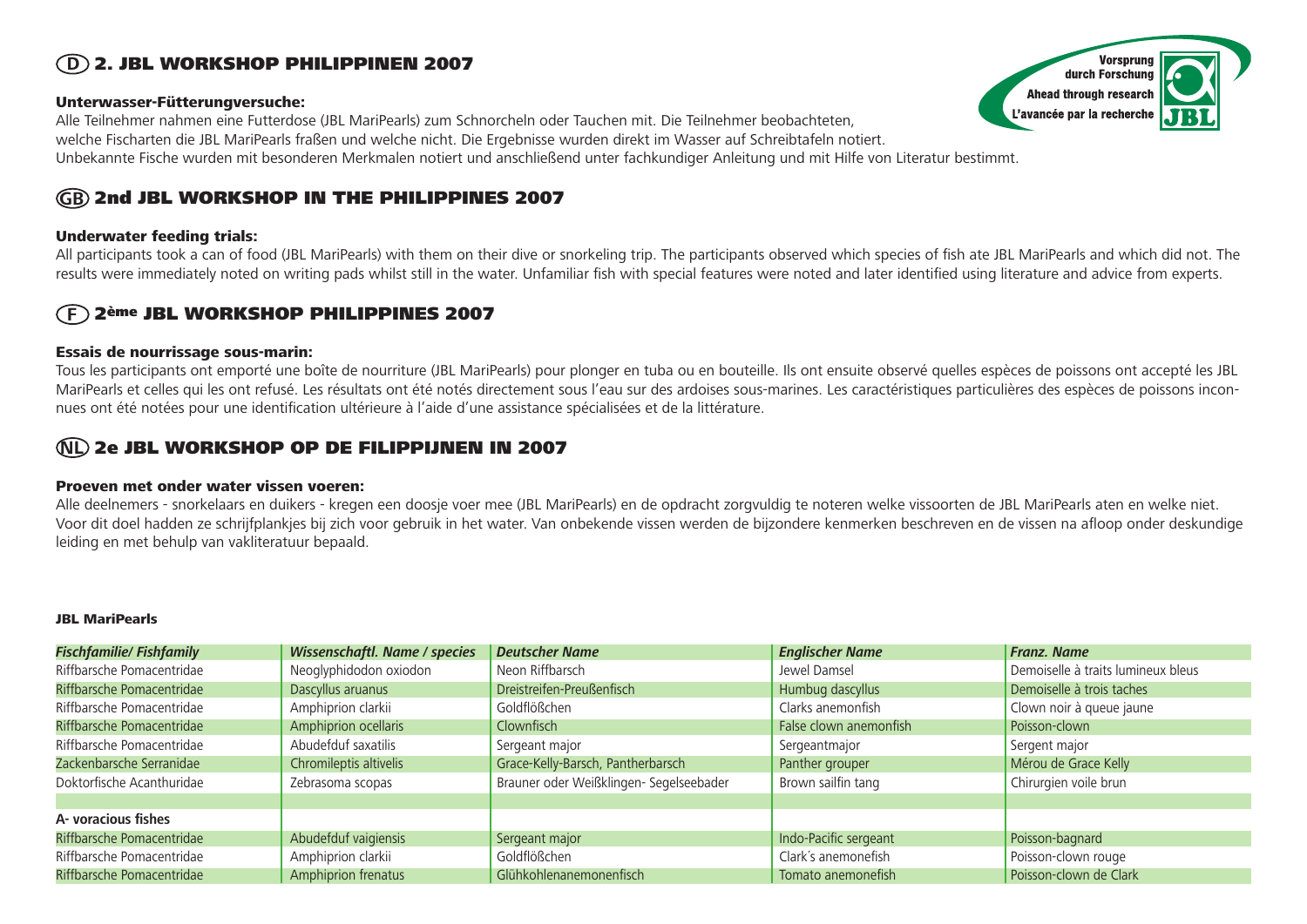| Riffbarsche Pomacentridae                          | Amphiprion ocellaris                             | Clownfisch                              | False clown anemonefish             | Poisson-clown a trois bandes      |
|----------------------------------------------------|--------------------------------------------------|-----------------------------------------|-------------------------------------|-----------------------------------|
| Riffbarsche Pomacentridae                          | Chromis viridis                                  | Grünes Schwalbenschwänzchen             | Blue-green chromis                  | Chromis bleu-vert                 |
| Riffbarsche Pomacentridae                          | Dascyllus aruanus                                | Dreistreifen-Preußenfisch               | Humbug dascyllus                    | Demoiselle a trois bandes noires  |
| Riffbarsche Pomacentridae                          | Dascyllus trimaculatus                           | Dreipunkt-Preußenfisch                  | Three-spot dasyllus                 | Dascyllusa trois points           |
| Lippfische Labridae                                | Halichoeres trimaculatus                         | Dreipunkt Lippfisch                     | Three-spot wrasse                   | Labre a trois taches              |
| Drückerfische Balistidae                           | Rhinecanthus aculeatus                           | Picassodrückerfisch                     | Picassofish                         | Baliste picasso clair             |
| Drückerfische Balistidae                           | Sufflamen chrysopterus                           | Monddrückerfisch                        | Halfmoon triggerfish                | Baliste a gorge bleue             |
| Drückerfische Balistidae                           | Sufflamen fraenatus                              | Blaubrustdrückerfisch                   | Bridled triggerfish                 | Baliste a museliere               |
| Lippfische Labridae                                | Thalassoma lunare                                | Sicheljunker                            | Crescent wrasse                     | Girelle verte                     |
| Kaiserfische Pomacanthidae                         | Centropyge vroliki                               | Geperlter Herzogfisch                   | Pearlscale angelfish                | Poisson-ange a ecailles perlees   |
|                                                    |                                                  |                                         |                                     |                                   |
| <b>B-</b> normal eater fishes                      |                                                  |                                         |                                     |                                   |
| Lippfische Labridae                                | <b>Bodianus axillaris</b>                        | Weißpunkt Schweinslippfisch             | Axilspot hogfish                    | Labre a tache axillaire           |
| Falterfische Chaetodontidae                        | Chaetodon oxycephalus                            | Grosser Falterfisch                     | Spot-nape butterflyfish             | Poisson-papillon trompeur         |
| Falterfische Chaetodontidae                        | Chaetodon ulietensis                             | Pazifischer Doppelfleck-Falterfisch     | Pacific double-saddle butterflyfish | Chaetodon d'Ulieta a double selle |
| Schnapper Lutjanidae                               | Lutjanus sebae                                   | Kaiserschnapper                         | Emperor snapper                     | Vivaneau bourgeois                |
|                                                    |                                                  |                                         |                                     |                                   |
| C- low eater fishes                                |                                                  |                                         |                                     |                                   |
| Soldatenfische Holcentridae                        | Myripristis amaenia                              | Eichhörnchenfisch                       | <b>Brick soldierfish</b>            | Myripristis aux gros yeux         |
| Süßlippen Haemulidae                               | Plectorhynchus polytaenia                        | Asiatische Süßlippe                     | Ribbon sweetlips                    | Gaterin a rubans                  |
| Kaninchenfische Siganidae                          | Siganus (Lo) vulpinus                            | Gelbes Fuchsgesicht                     | Foxface rabbitfish                  | Tete de renard                    |
|                                                    |                                                  |                                         |                                     |                                   |
| D- wanted to eat but the voracious were taking all |                                                  |                                         |                                     |                                   |
| Riffbarsche Pomacentridae                          | Chromis cinerascens                              |                                         | Green chromis                       | Chromis vert                      |
| Riffbarsche Pomacentridae                          | Chrysiptera cyanea                               | <b>Blaue Demoiselle</b>                 | Blue devil                          | Demoiselle bleue                  |
| Riffbarsche Pomacentridae                          | Chrysiptera parasema                             | Gelbschwanzdemoiselle                   | Goldtail demoiselle                 | Demoiselle a queue doree          |
| Zackenbarsche Serranidae                           | Pseudanthias parvirostris                        | Neon-Fahnenbarsch                       | Sunset anthias                      | Anthias soleil                    |
|                                                    |                                                  |                                         |                                     |                                   |
| Lippfische Labridae                                | Thalassoma hardwicke                             | Hardwick's Lippfisch                    | Hardwicke wrasse                    | Girelle paon                      |
| Lippfische Labridae                                | Halichoeres hortulanus                           | Schachbrettlippfisch                    | Checkerboard wrasse                 | Labre échiquier                   |
| Drückerfische Balistidae                           | <b>Balistapus undulatus</b>                      | Orangestreifendrückerfisch              | Undulate triggerfish                | Baliste ondulé                    |
| Doktorfische Acanthuridae                          | Acanthurus japonicus                             | Philippinen-Doktorfisch                 | Philippine surgeonfish              | Chirurgien à joue blanche         |
| Doktorfische Acanthuridae                          | Acanthurus nigricans                             | Schwarzer Doktorfisch                   | <b>Black surgeonfish</b>            | Chirurgien noir                   |
| Doktorfische Acanthuridae                          | Zebrasoma scopas                                 | Brauner oder Weißklingen- Segelseebader | Brown sailfin tang                  | Chirurgien voile brun             |
| Doktorfische Acanthuridae                          | Acanthurus nigrofuscus                           | Schwarzpunktdoktorfisch                 | Spot checked surgeonfish            | Acanthure brun                    |
| Riffbarsche Pomacentridae                          | Amphiprion ocellaris                             | Clownfisch                              | False clown anemonefish             | Poisson-clown à trois bandes      |
| Riffbarsche Pomacentridae                          | Amphiprion frenatus                              | Glühkohlenanemonenfisch                 | Tomato anemonefish                  | Poissons-clown rouge              |
| Riffbarsche Pomacentridae                          | Neopomacentrus azysron                           | Lyra-Demoiselle                         | Yellowtail-Demoiselle               | Demoiselle à queue jaune          |
| Riffbarsche Pomacentridae                          | Neopomacentrus cyanomos                          | Königliche Demoiselle                   | Regal-Demoiselle                    | Regal demoiselle                  |
| Riffbarsche Pomacentridae                          | Neoglyphidodon melas                             | Gelbrückenriffbarsch                    | <b>Black Damsel</b>                 | Demoiselle à front jaune          |
| Riffbarsche Pomacentridae                          | Abudefduf vaigiensis                             | Sergeantmajor                           | Sergeantmajor                       | Sergent major                     |
| Riffbarsche Pomacentridae                          | Pomacentrus moluccensis                          | Zitronen Riffbarsch                     | <b>Yellow Damsel</b>                | Demoiselle citron                 |
| Falterfische Chaetodontidae                        | Chaetodon baronessa, C. lunulatus   Falterfische |                                         | Butterflyfishes                     | Poisson-papillon triangulaire     |